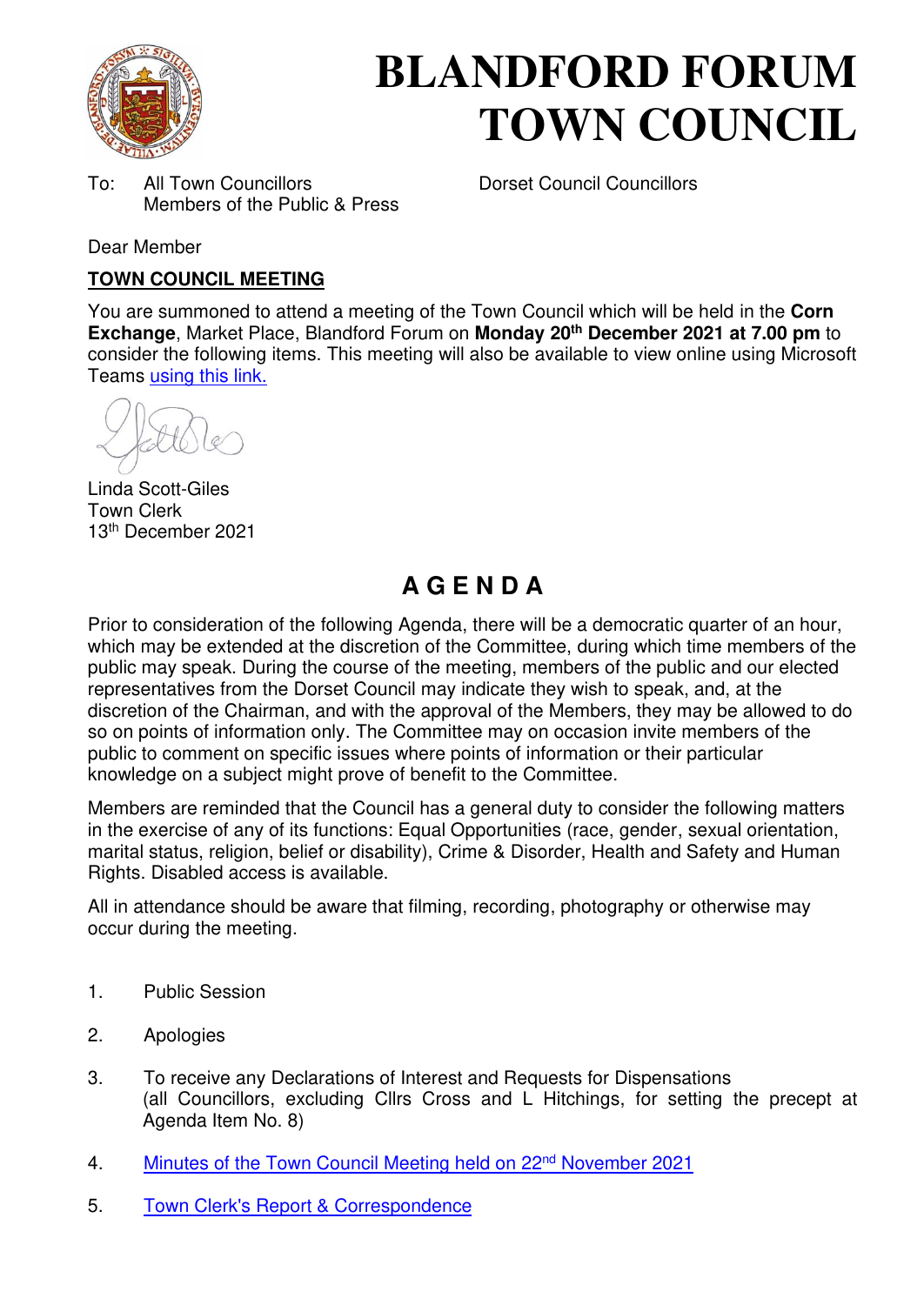- 6. Recommendations and Receipt of Minutes
	- 6.1 Finance & Staffing Committee Meeting dated 13th December 2021 **(this agenda item includes the budget for 2022/23)** 
		- 6.1.1 Recommendations (to follow in the F&S Committee minutes)
		- 6.1.2 To RECEIVE the Minutes (to follow)
- 7. [To consider and approve expenditure for a memorial bench for HM The Queen](#page-3-0)'s [Platinum Jubilee \(2](#page-3-0)<sup>nd</sup>-5<sup>th</sup> June 2022)
- 8. Reports from Community and Local Organisations (Councillors are requested to advise the Chairman of Council or the Town Clerk if they wish to make a report under this heading)

### **A Barnes for a Recreation Trust Meeting will take place after this Town Council Meeting.**

# **DATES OF FUTURE MEETINGS**

4<sup>th</sup> January 2022 17<sup>th</sup> January Planning Meeting

Office closes at 12.30pm Office re-opens at 9.30am

**Minutes of the Town Council and Committee meetings are available from Blandford Library, the Town Clerk's Office and at [www.blandfordforum-tc.gov.uk](http://www.blandfordforum-tc.gov.uk/)**



**Town Clerk's Office Church Lane, Blandford Forum Dorset DT11 7AD**





**Tel: 01258 454500 • Fax: 01258 454432 Email: admin@blandfordforum-tc.gov.uk [www.blandfordforum-tc.gov.uk](http://www.blandfordforum-tc.gov.uk/)**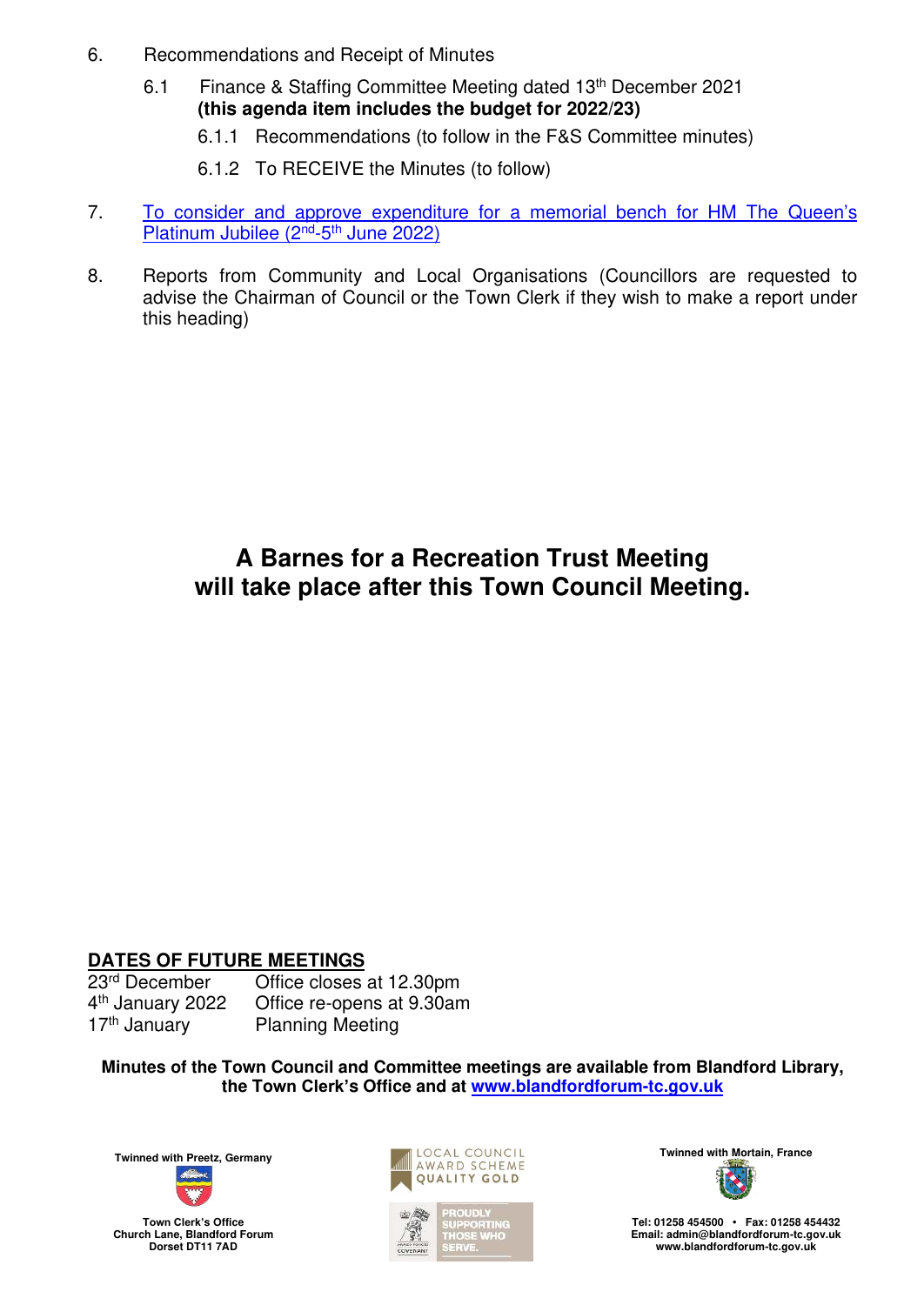#### **Town Clerk's Report & Correspondence**

<span id="page-2-0"></span>Report from Dorset Council Councillors – Following a request from the Town Clerk for a written report prior to the meeting to help reduce the time spent at the meeting. Cllrs Lacey-Clarke and Quayle have agreed to defer this item to the next full council meeting in January.

Civic Report – This month's report will be distributed to Councillors.

To receive an update and consider any requests from the:

This monthly agenda item has been removed this month, as above, and recorded here in order to reduce the length of the meeting.

- Neighbourhood Plan Monitoring Group Blandford  $+$  The meeting minutes have been distributed to Councillors.
- BFTC Commemoration Group The meeting minutes have been distributed to Councillors.
- Climate Change & Biodiversity Another poll was sent out and an online meeting has been arranged for Thursday 3rd February 2022.
- Dorset Council Grant to support the Market Area Enhancement Project There is no update this month.
- The Queen's Platinum Jubilee  $2^{nd}$ -5<sup>th</sup> June 2022 The meeting minutes have been distributed to Councillors.

Allotment Relocation – A meeting was held with Wyatt Homes and the Allotment Society on Tuesday 7<sup>th</sup> December 2021, with Cllrs Stevens, Carter, S Hitchings and White, and BFTC officers in attendance. Attendees discussed the updated plans prior to the submission of a planning application.

Wessex Internet – An online update meeting was held with Wessex Internet on the evening of Tuesday 7<sup>th</sup> December with Cllrs L Hitchings, Stevens, Carter and S Hitchings in attendance with the Town Clerk.

Orienteering in Blandford – An online meeting was held on Tuesday 14<sup>th</sup> December organised by Laura Everett-Coles (HPA/ Link officer for North Dorset) with representatives from Dorset Council, Cllr L Hitchings, the Town Clerk and other interested parties, to discuss the possibility of an orienteering trail for the town and surrounding area. An example of a board at Sturminster Newton is pictured and this will be an agenda item in January, seeking expenditure authority to increase the offer to two trails due to the benefit to residents and visitors.



Blanchards Bailey LLP – An invoice has been received from Blanchards Bailey LLP in relation to negotiations with landowners for Allotment relocation Heads of Terms, totalling  $£9,500 + \text{VAT}$ , and this has been paid in accordance with expenditure authority from Minute 124 from the Town Council confidential allotment meeting held on  $17<sup>th</sup>$  December 2018.